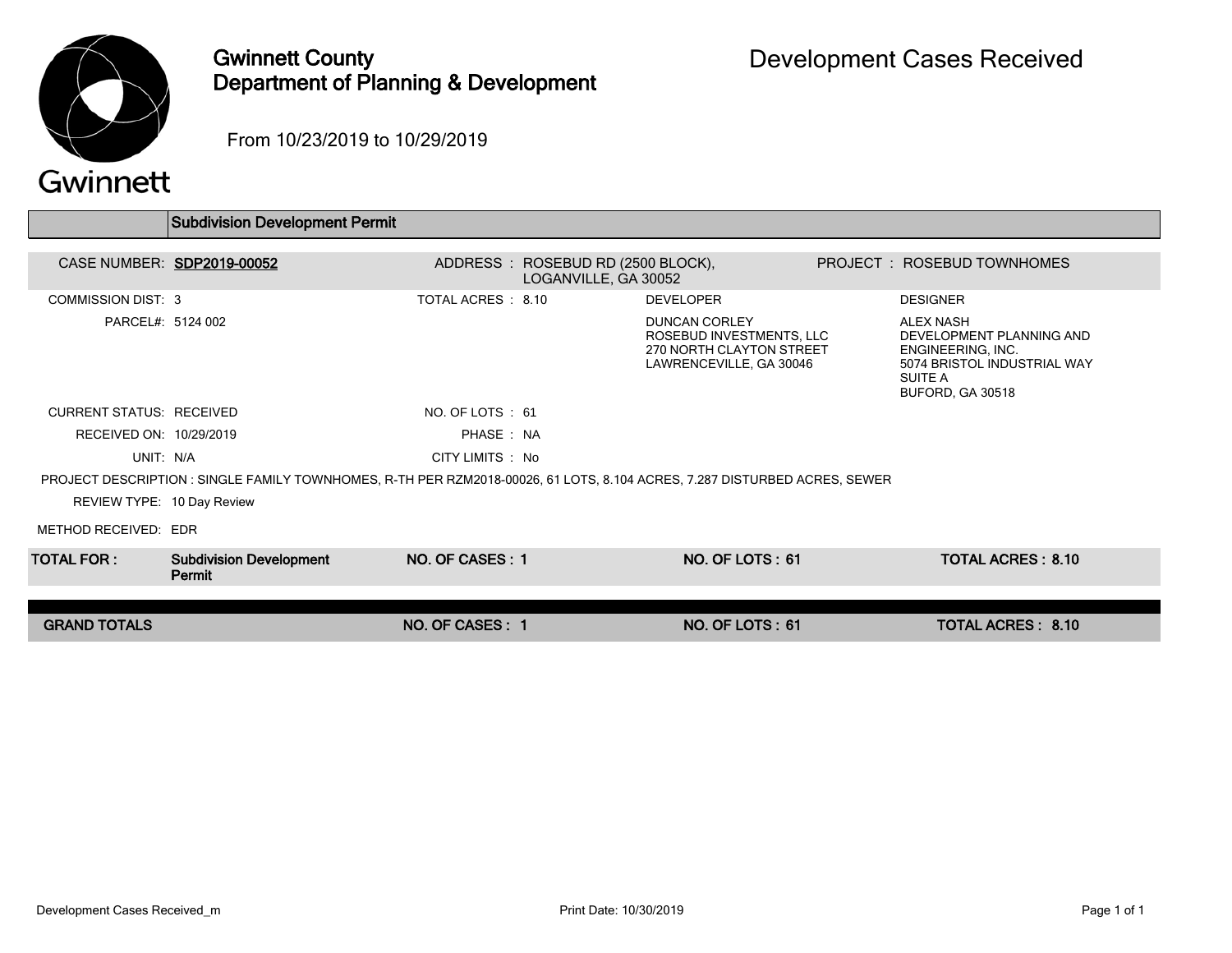

## Gwinnett County Department of Planning & Development

From 10/23/2019 to 10/29/2019

|                                                                                                                                                            | <b>Commercial Development Permit</b>    |                    |                                                     |                                                                                                                                                |  |                                                                                                |  |  |
|------------------------------------------------------------------------------------------------------------------------------------------------------------|-----------------------------------------|--------------------|-----------------------------------------------------|------------------------------------------------------------------------------------------------------------------------------------------------|--|------------------------------------------------------------------------------------------------|--|--|
|                                                                                                                                                            | CASE NUMBER: CDP2019-00242              |                    | NORCROSS, GA 30092                                  | ADDRESS : 4729 PEACHTREE INDUSTRIAL BLVD,                                                                                                      |  | PROJECT: RELIABLE ROOFING                                                                      |  |  |
| <b>COMMISSION DIST: 2</b>                                                                                                                                  |                                         | TOTAL ACRES : 1.65 |                                                     | <b>DEVELOPER</b>                                                                                                                               |  | <b>DESIGNER</b>                                                                                |  |  |
| PARCEL#: 6269 174                                                                                                                                          |                                         |                    |                                                     | <b>BARRY SULTIVE</b><br>AAR CONSTRUCTION EAT. LLC<br>945 MILLBROOK COURT<br>TUCKER, GA 30084                                                   |  | <b>BRIAN W. COLE</b><br><b>BC ENGINEERING. INC.</b><br>116 N. MAIN STREET<br>CUMMING, GA 30040 |  |  |
| <b>CURRENT STATUS: RECEIVED</b>                                                                                                                            |                                         | NO. OF LOTS : N/A  |                                                     |                                                                                                                                                |  |                                                                                                |  |  |
| RECEIVED ON: 10/29/2019                                                                                                                                    |                                         | PHASE: NA          |                                                     |                                                                                                                                                |  |                                                                                                |  |  |
| UNIT: N/A                                                                                                                                                  |                                         | CITY LIMITS : Yes  |                                                     |                                                                                                                                                |  |                                                                                                |  |  |
| PROJECT DESCRIPTION : CITY OF BERKELEY LAKE, RELIABLE ROOFING, OI, NEW 7,050 SQ FT, 1 STORY, 1.65 ACRES, .49 DISTURBED ACRES, 22 NEW PARKING SPACES, SEWER |                                         |                    |                                                     |                                                                                                                                                |  |                                                                                                |  |  |
| REVIEW TYPE: 10 Day Review                                                                                                                                 |                                         |                    |                                                     |                                                                                                                                                |  |                                                                                                |  |  |
| METHOD RECEIVED: EDR                                                                                                                                       |                                         |                    |                                                     |                                                                                                                                                |  |                                                                                                |  |  |
| <b>TOTAL FOR:</b>                                                                                                                                          | <b>Commercial Development</b><br>Permit | NO. OF CASES: 1    |                                                     | NO. OF LOTS: 0                                                                                                                                 |  | <b>TOTAL ACRES: 1.65</b>                                                                       |  |  |
|                                                                                                                                                            | <b>Final Plat</b>                       |                    |                                                     |                                                                                                                                                |  |                                                                                                |  |  |
| CASE NUMBER: FPL2019-00065                                                                                                                                 |                                         |                    | ADDRESS: 3330 HAMILTON MILL RD, BUFORD,<br>GA 30519 |                                                                                                                                                |  | PROJECT : HAMILTON RIDGE STATION, LLC                                                          |  |  |
| <b>COMMISSION DIST: 4</b>                                                                                                                                  |                                         | TOTAL ACRES: 1.65  |                                                     | <b>DEVELOPER</b>                                                                                                                               |  | <b>DESIGNER</b>                                                                                |  |  |
| PARCEL#: 7182 113                                                                                                                                          |                                         |                    |                                                     | <b>ROD SHELDON</b><br>PREDESCO PROPERTY INVESTMENTS.<br><b>LLC</b><br>7280 WEST PALMETTO PARK ROAD<br><b>SUITE 105</b><br>BOCA RATON, FL 33433 |  | <b>GEO SURVEY</b><br>1660 BARNES MILL ROAD<br>MARIETTA, GA 30062                               |  |  |
| <b>CURRENT STATUS: RECEIVED</b>                                                                                                                            |                                         | NO. OF LOTS : 2    |                                                     |                                                                                                                                                |  |                                                                                                |  |  |
|                                                                                                                                                            | RECEIVED ON: 10/28/2019                 | PHASE: NA          |                                                     |                                                                                                                                                |  |                                                                                                |  |  |